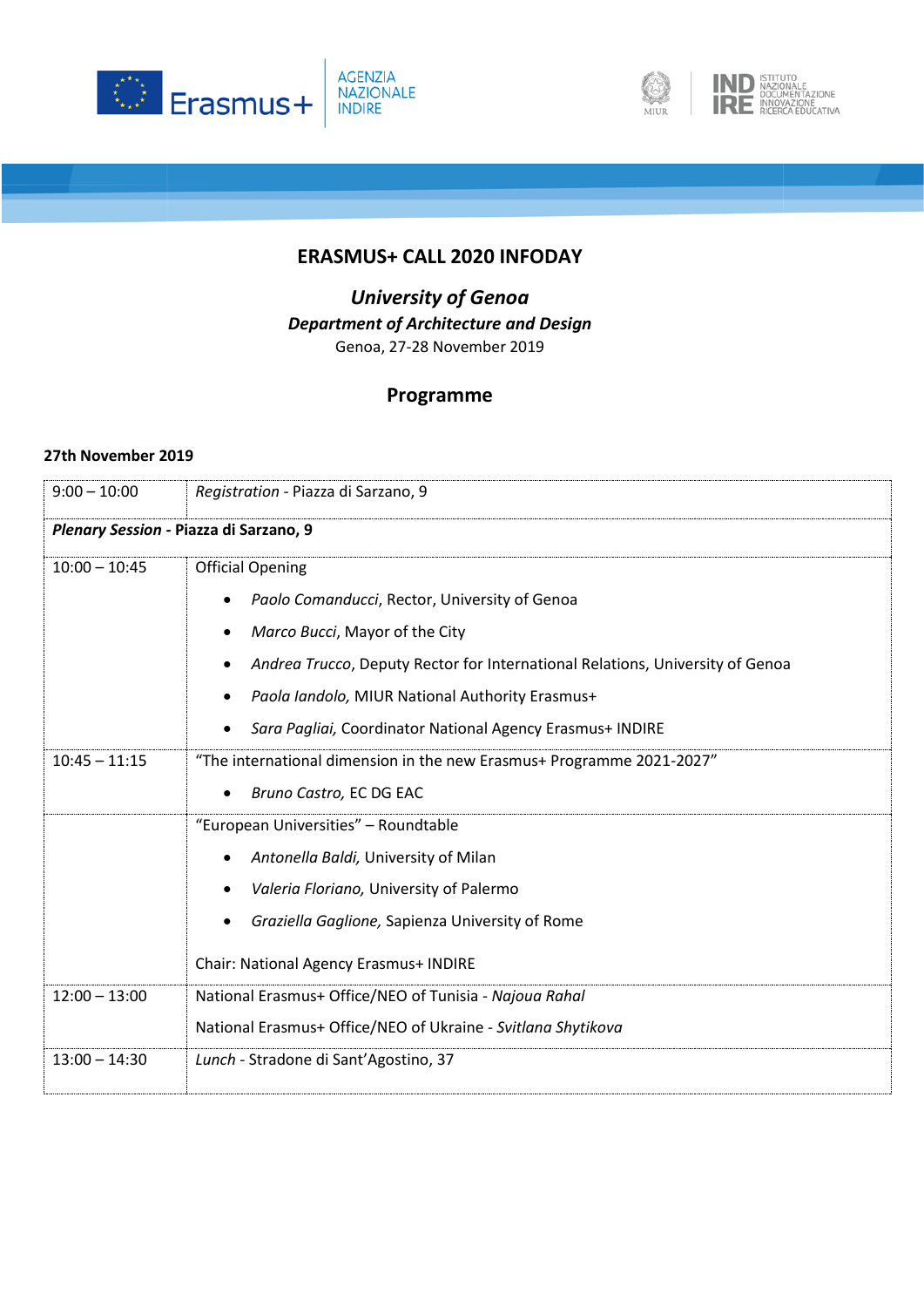



| Working Groups Session - Stradone di Sant'Agostino, 37 |                                                                                  |  |
|--------------------------------------------------------|----------------------------------------------------------------------------------|--|
| $14:30 - 16:30$                                        | Working Groups + NEOs bilateral meetings (parallel activities)                   |  |
|                                                        | International Credit Mobility (KA107) - Room 5H<br>$\bullet$                     |  |
|                                                        | Rossella Magni, Polytechnic of Milan                                             |  |
|                                                        | Strategic Partnerships for Higher Education (KA203) - Room 4L<br>$\bullet$       |  |
|                                                        | Francesco Colace, University of Salerno                                          |  |
|                                                        | Capacity Building for Higher Education (CBHE) - Room 5L<br>$\bullet$             |  |
|                                                        | Svitlana Shytikova, NEO Ukraine                                                  |  |
|                                                        | Massimiliano D'Innocenzo, University of L'Aquila                                 |  |
|                                                        | Erasmus Mundus Joint Master Degrees (EMJMD) - Aula 5D<br>$\bullet$               |  |
|                                                        | Bruno Castro, EC DG EAC                                                          |  |
|                                                        | Marta Arzarello, University of Ferrara                                           |  |
|                                                        | Mobility students and staff intra EU (KA103)<br>$\bullet$                        |  |
|                                                        | National Agency Erasmus+ INDIRE                                                  |  |
|                                                        | NEOs bilateral meetings by appointment - Glass Room (Aula di Vetro)<br>$\bullet$ |  |
| $16:30 - 17:00$                                        | Networking coffee and closure of the session                                     |  |
| $19.00 - 22:30$                                        | Visit at the Aquarium and Dinner                                                 |  |

## **28th November 2019**

| $9:30 - 10:00$                         | Registration - Piazza di Sarzano, 9                                                      |  |
|----------------------------------------|------------------------------------------------------------------------------------------|--|
| Plenary Session - Piazza di Sarzano, 9 |                                                                                          |  |
|                                        |                                                                                          |  |
| $10:00 - 10:45$                        | Erasmus+ Virtual Exchanges/EVE                                                           |  |
|                                        | <i>Francesca Helm, Sara Pittarello and Lucia Toffanin, UNICollaboration</i><br>$\bullet$ |  |
| $10:45 - 11:00$                        | The University website: a new project                                                    |  |
|                                        | Annalisa Barla and Andrea Vian, University of Genoa                                      |  |